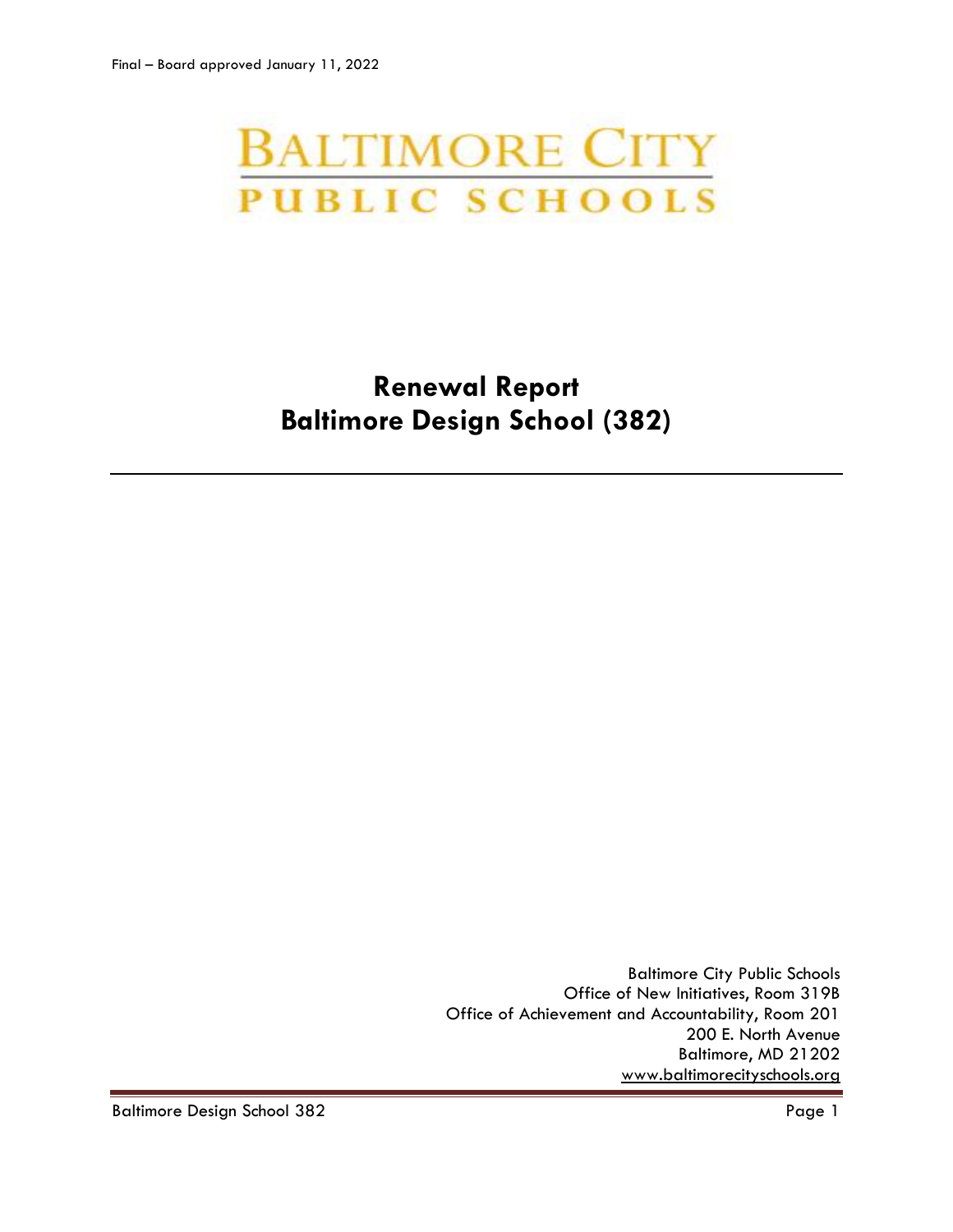#### **REPORT INTRODUCTION**

#### *Purpose of the Report*

The renewal report is a summary of findings and a resulting recommendation regarding renewal of the charter or contract for an operator-run school. To inform this recommendation, Baltimore City Public Schools collects and analyzes documentation including the school's renewal application, and an evaluation of the school's performance based on the renewal rubric, the School Effectiveness Review (SER) performed on site at each school and consideration of all other relevant information.

City Schools' renewal criteria are based on state law (§ 9-101, *et seq*., MD. CODE ANN., EDUC.) and Baltimore City Board of School Commissioners' policy IHBJ and associated administrative regulations (IHBJ-RA and JFA-RA). The Board's policy requires that schools up for renewal be evaluated on multiple measures including, but not limited to, the following:

- **Student achievement**, constituting at least 50 percent of the renewal score and including measures such as schoolwide performance on state assessments, College and Career Readiness (for schools with high school grades), academic programming for special student populations, and a school's fidelity to its charter
- **School climate** (chronic absence, suspensions, enrollment trends, school choice data, and school survey results from parents, teachers, and students)
- **Financial management and governance** (annual audits, school budget submissions, grants management, board documentation; compliance/adherence with federal, state, and local laws, rules, and regulations)
- An overall finding of not effective in any of the key areas (Student Achievement, School Climate, or Financial Management/Governance) may be the basis of a non-renewal decision.

The renewal process is a component of City Schools' annual review of its schools, designed to ensure that students and families across the district have access to school options that meet their interests and needs. The framework was originally developed in 2011 by the Renewal Stakeholders Working Group (composed of school operators from a range of school types, Supporting Public Schools of Choice, and the Maryland Charter School Network) who worked to develop a methodology for evaluating the performance of operator-run schools. The result: a fair, transparent, and rigorous renewal framework that reflects schools' unique nature and innovative contributions to student achievement, used for the first time in the 2012-13 school year, and a process for reviewing and updating the framework each year.

At the conclusion of each year's renewal cycle, staff engages operators and other key stakeholders in a review of the process to identify areas for improvement that could be addressed while still maintaining a level of predictability for schools up for renewal in the following year.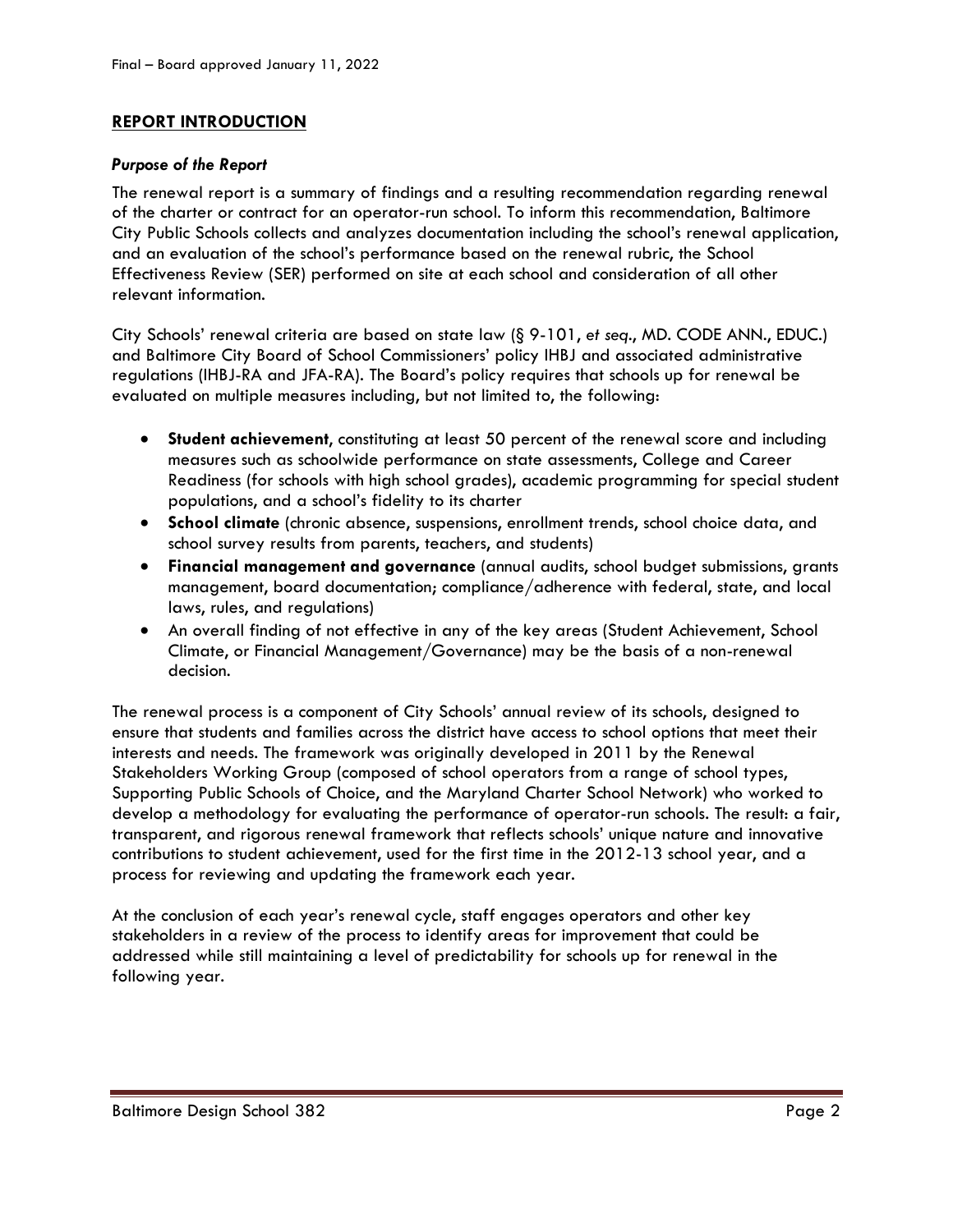#### *The Process*

Based on recommendation of staff and feedback from school operators and other stakeholders following the normal feedback and review cycle, the Baltimore City Board of School Commissioners approved a modified renewal process for school year 2021-22. This modified process was designed to take into considerations the lingering impacts of the Covid19 pandemic on student data while still holding operators accountable to delivering strong programs for students. This year's process takes a focused look at data in the key areas (Student Achievement, School Climate and Effective Financial Management and Governance). Since the scope of certain data items like state assessments is limited, the Board approved modifications so that the only terms schools will be eligible for are either a three-year renewal term or non-renewal<sup>1</sup>. Nonrenewal recommendations will be considered for schools where the evidence indicates serious financial sustainability concerns, or inability to comply with critical state, federal and local guidelines that places students, staff or the district at risk. Thus, schools that earn a "Not Effective" rating in any of the following metrics will be recommended for non-renewal by the Charter and Operator-Led Schools Advisory Board to the CEO:

- Effective Programming for Students with Disabilities,
- Audit Content, Internal Controls,
- Operator Capacity, or
- Strategic Leadership/Governance (All of Domain 4 from SER).

If a school is considered for non-renewal based on any of these four metrics, the Board will also consider the school's record of renewal and academic performance, as measured in the Academic Success section of the renewal rubric, in making its renewal decision.

In addition to determining the renewal or non-renewal of a school's contract, the renewal process informs the Board and the public on the efficacy of school performance and practices, as well as helping identify areas for growth in schools' planning for their next contract term.

The revised process continues to use the following components:

- Renewal Rubric (Updated to reflect the above changes)
- Application for Renewal
- Data Tables prepared by City Schools
- School Effectiveness Review (Streamlined to include fewer key actions in metrics used in the School Climate section of the renewal rubric)

l

 $^{\rm 1}$  In the modified renewal process for 2021-22, schools will not be eligible for a 5-year term or 8-year "extended" term. However, the outcome of the 2021-22 renewal process will allow schools to earn progress towards an extended renewal term in the future. According to Board Policy IHBJ – Public Charter Schools, "A public charter school shall only be eligible for an extended renewal term if the school has two or more consecutive full renewals, including demonstrating quality programming for all student groups." For the 2021-22 renewal process, a school that receives "Meets Expectations", "Effective" or "Highly Effective" in each of the four metrics that could lead to nonrenewal listed above, as well as "Effective" or "Highly Effective" in the overall Academics section, will be considered to have earned a full renewal for their progress towards an 8-year extended renewal in future renewal processes.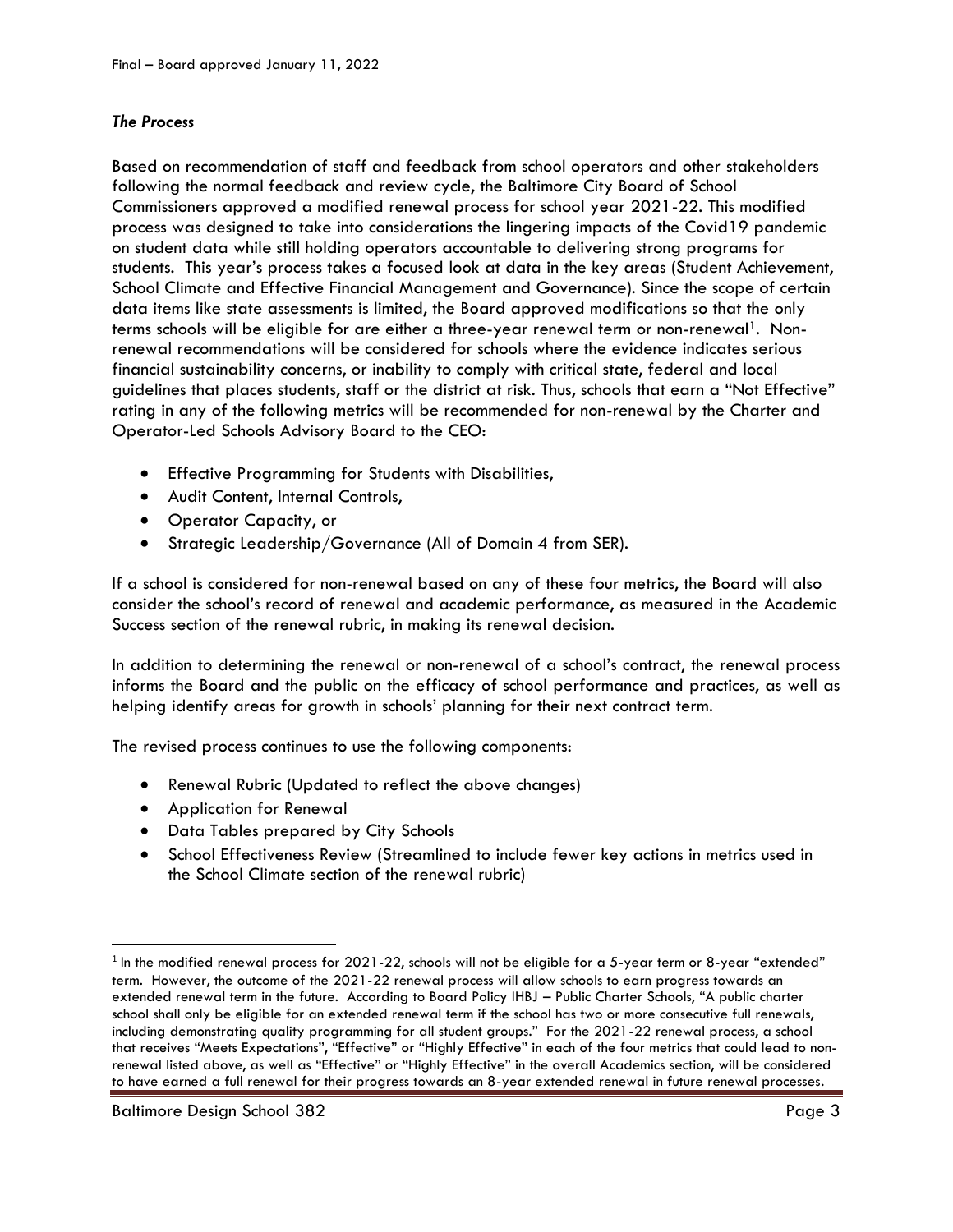The process starts with a review by the Charter and Operator-led Schools Advisory Board, whose members represent foundations, nonprofit organizations, school choice advocates, school operators, and district representatives; and whose function is to provide advice to the CEO on renewal and other issues as they relate to operator-led schools. In performing its review, the Advisory Board looks at all data and information, both quantitative and qualitative, to make sound recommendations to the CEO. After its review of the components above, the Advisory Board makes recommendations to City Schools' CEO on whether charters or contracts should be renewed. The CEO considers the recommendations and the quantitative and qualitative review, and then makes her own recommendation to the Board. In some instances, the nature or severity of an issue raised during the renewal process is serious enough to give it extra weight in formulating the renewal recommendation and, ultimately, the renewal decision, especially in instances where the issue affects the wellbeing of students, staff, or the district as a whole.

The ultimate decision on all operator renewals rests with the Board, which considers the recommendations and rationale of the CEO, the operator renewal report, testimony given at public Board meetings and work sessions, the contents of the official record and the factors listed in policy IHBJ and administrative regulation IHBJ-RA for charter schools, and policy FCA and administrative regulation FCA-RA for non-charter schools. This includes the Board's ability to consider prior partial renewal terms afforded to operators who have had serious challenges in the prior renewal that remain issues that continue to affect the wellbeing of students, staff, or the district as a whole based on evidence in this renewal process. In particular, as Policy IHBJ states, "[t]he Board may decide that a public charter school is not eligible for two consecutive partial renewals."

| <b>Actions</b>                                                                                                              | <b>Timeline</b>           |
|-----------------------------------------------------------------------------------------------------------------------------|---------------------------|
| Schools submit renewal applications                                                                                         | September 2, 2021         |
| <b>Charter and Operator-led Schools Advisory Board reviews</b><br>renewal applications and makes recommendations to the CEO | September to October 2021 |
| District presents recommendations to Board at public meeting                                                                | November 9, 2021          |
| Work Session for operator to provide oral testimony to Board in a<br>meeting open to the public                             | December 9, 2021          |
| Board votes on renewal recommendations                                                                                      | January 11, 2022          |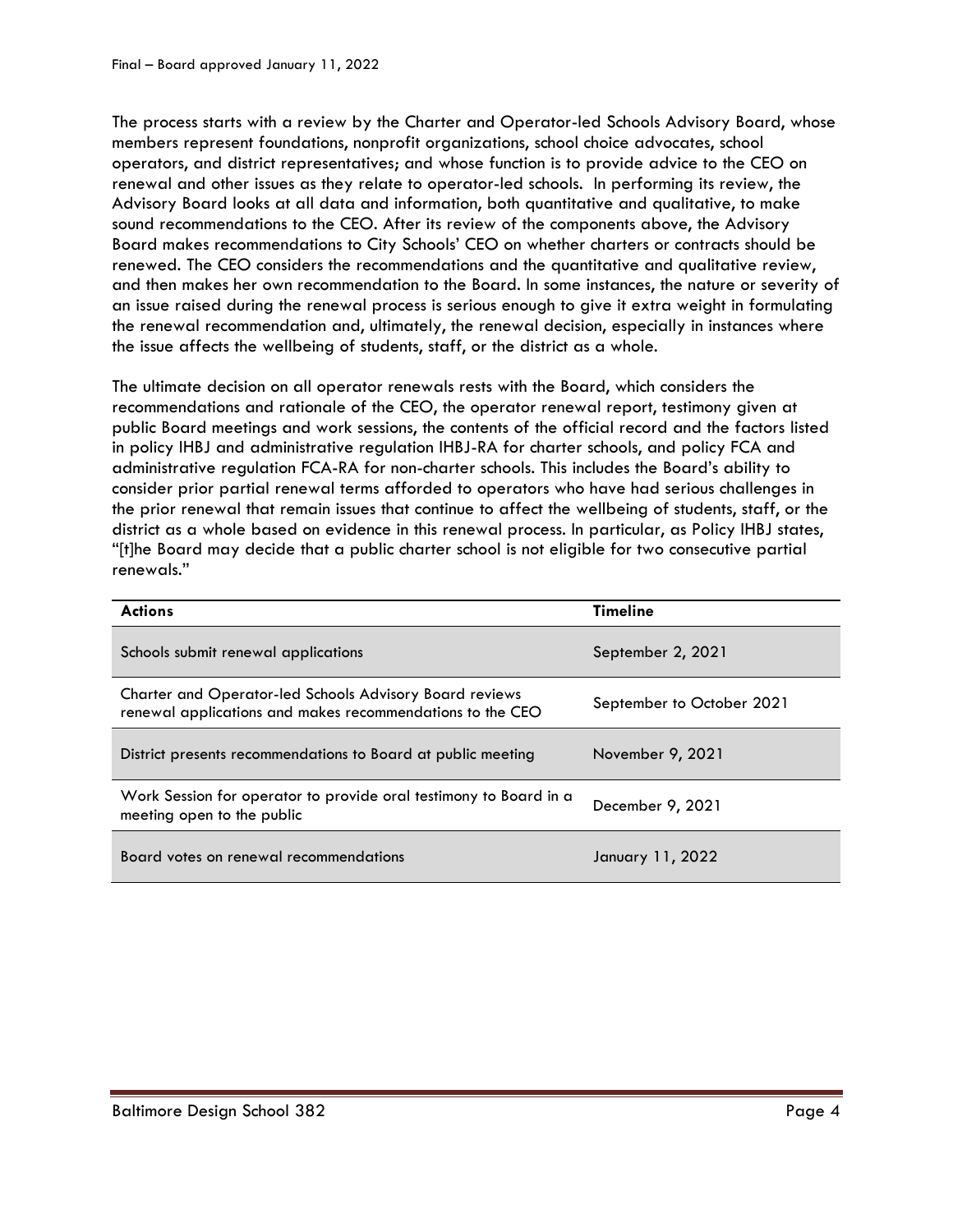## *Baltimore Design School #382*

*Operator:* Baltimore Design School, Inc. *Configuration:* Middle/High *Type:* Transformation *Enrollment:* 514<sup>2</sup>

#### **Recommendation**

*3-year renewal*

#### **Discussion**

On January 11, 2022, the Baltimore City Board of School Commissioners voted to renew the contract with Baltimore Design School, Inc. to operate Baltimore Design School for a three-year term running from July 1, 2022 to June 30, 2025.

The school was rated "Meets Expectations" in Audits/Internal Controls, and "Effective" in Effective Programming for Students with Disabilities, Operator Capacity, and Strategic Leadership/Governance. The school was rated "Effective" in Academics.

Baltimore Design was rated "Effective" in Fidelity to Charter/Application Overall, indicating that *the school has implemented the mission expressed in its school application and the mission is clear to most stakeholders*1*.*" The school's mission to foster creativity, develop academic and critical thinking skills, and prepare students for college and career in design fields is apparent throughout school programming. Partnerships with local colleges and universities, as well as companies with a design focus are used to enhance school programming and student experience. Additionally, "[*t*]*he school has made a good to fair effort to gather data to assess its efficacy and has implemented effective strategies to address any challenges evident in the data, particularly in the areas of student performance, enrollment, student attendance, dropout rates, attrition and student choice data/school demand.*" The school has implemented a clear process for data collection and

analysis to track academic and climate data. These practices are aligned to the school's goals and for each goal area the school has a plan to address challenges. For example, one of the goals is to reduce absence and chronic absence; the school's data analysis practices along with root cause supports (family meetings, schoolwide use of PBIS, providing resources to families, and utilizing partnerships) have resulted in the school's attendance being higher than the district average in both middle and high school grades, as well as has led to chronic absence rates lower than the average and a reduction of the school's chronic absence rates over the three-year period considered (2017-18 through 2019-20). Even with these successes, the school still recognizes the need to continue to improve in a variety of areas including to deepen and broaden its works with teachers in data analysis, creation of goals and using the goals to drive school-wide improvement.

Baltimore Design School was rated "Highly Effective" in its 4-year Cohort Graduation Rate, with a three-year average of 99% of diploma-track seniors graduating within four years of entry to high school. The school was also rated "Highly Effective" in College and Career Readiness, which

 $\overline{\phantom{a}}$ 

 $^2$  Total enrollment counts reflect the MSDE official enrollment file for grades k-12, which includes students enrolled on September 30 each year. This file is verified by MSDE prior to becoming the official enrollment count for the year.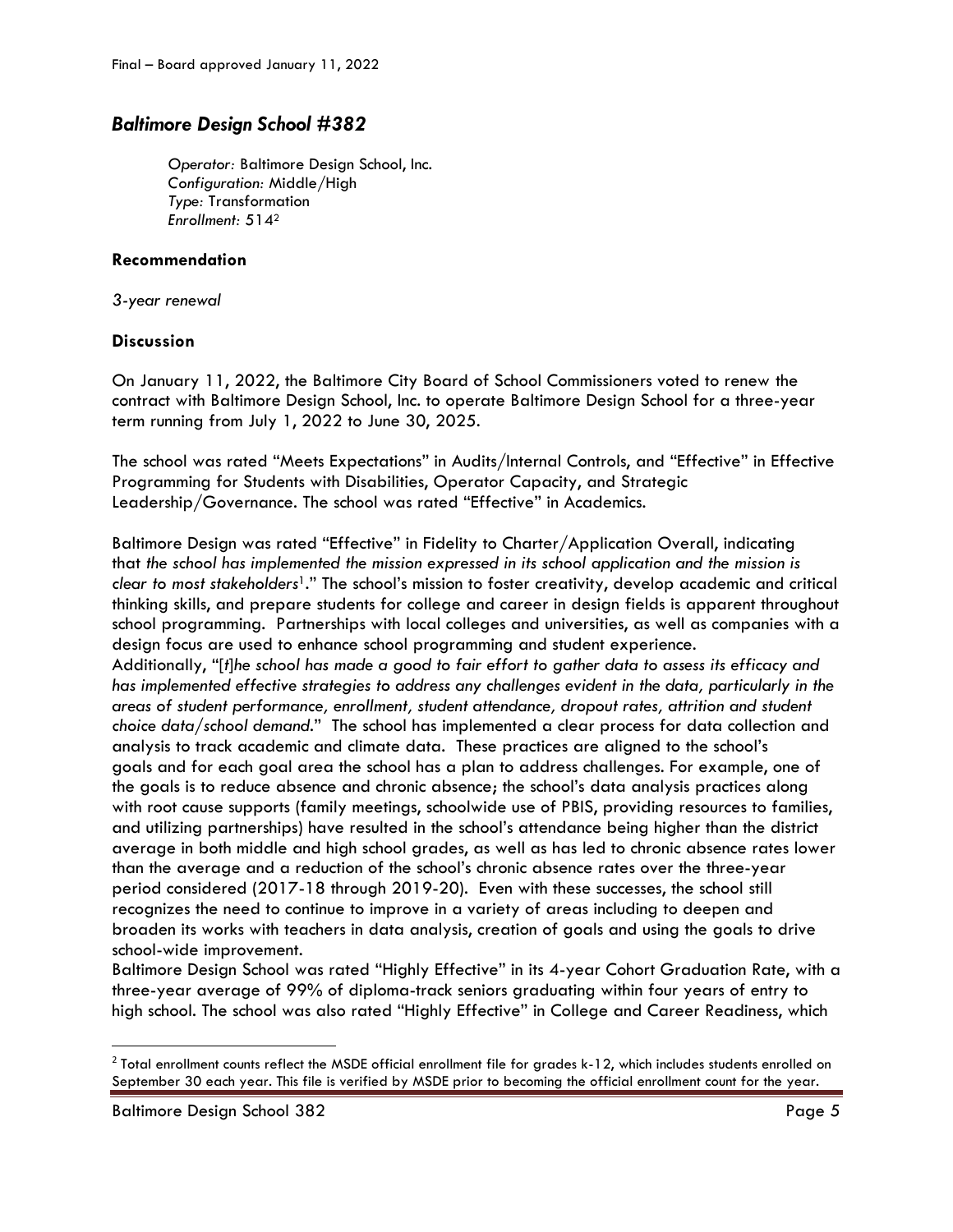considers participation and success in career and college indicators (e.g., SAT, Advanced Placement, and Career and Technical Education) and enrollment in college. The school has taken steps to increase student preparation for post-graduation success through activities such as the expansion of programming and participation in Career and Technical Education (CTE) programming going from virtually no participation to 63.5% participation for the class of 2020 in either Interactive Media Production or Construction Design Management CTE pathways, the expansion of Honors courses and Advanced Placement courses (including AP 2-D Art and Design, AP Studio Art, AP Calculus, AP Statistics, AP English Literature and Composition, etc.) and partnerships with Maryland Institute College of Art (MICA), Loyola University of Maryland, Morgan State University, University of Baltimore, and Baltimore City Community College resulting in 58.1% participation in dual enrollment for the class of 2020. This varied approach resulted in 100% participation (in activities such as ACT, SAT, Advanced Placement, and Career and Technical Education), 68.9% success (in activities such as ACT, SAT, Advanced Placement, and Career and Technical Education) and 78.9% of the class of 2019 being enrolled in college; all components of the College and Career Readiness measure.

The state performance ratings are based on the most recent years when the state assessment was given which are for school years 2016-17, 2017-18, and 2018-19. For PARCC absolute performance (2018-19), schools are compared to schools with similar levels of students considered economically disadvantaged (ED) because absolute performance on assessments is highly correlated to the relative wealth of student populations. In this measure, Baltimore Design was rated "Highly Effective" in both Algebra I (100<sup>th</sup> percentile) and ELA 10 (100<sup>th</sup> percentile), "Effective" in math 6-8 (65<sup>th</sup> percentile in the ED comparison group), and "Not Effective" in ELA 6-8 (42nd percentile). In PARCC growth performance which looks at the extent to which a school can improve individual student performance year to year over the three-year period considered, the school was rated "Developing" for math 6-8 (65<sup>th</sup> percentile overall) and "Not Effective for ELA 6-8  $(40<sup>th</sup>$  percentile). The school should continue to take steps to improve student performance with a special focus in middle grades. Some of the steps the school has already begun to take include adding quarterly intervention times where students engage in data-based activities using learning platforms as well as time for additional teacher-based instruction in needed areas. For this school year the school indicated it planned to add tutoring for students who need the most support based on assessment data (FEV Tutoring).

*For more information on school practices, please also see the school's School Effectiveness Report available at www.baltimorecityschools.org.*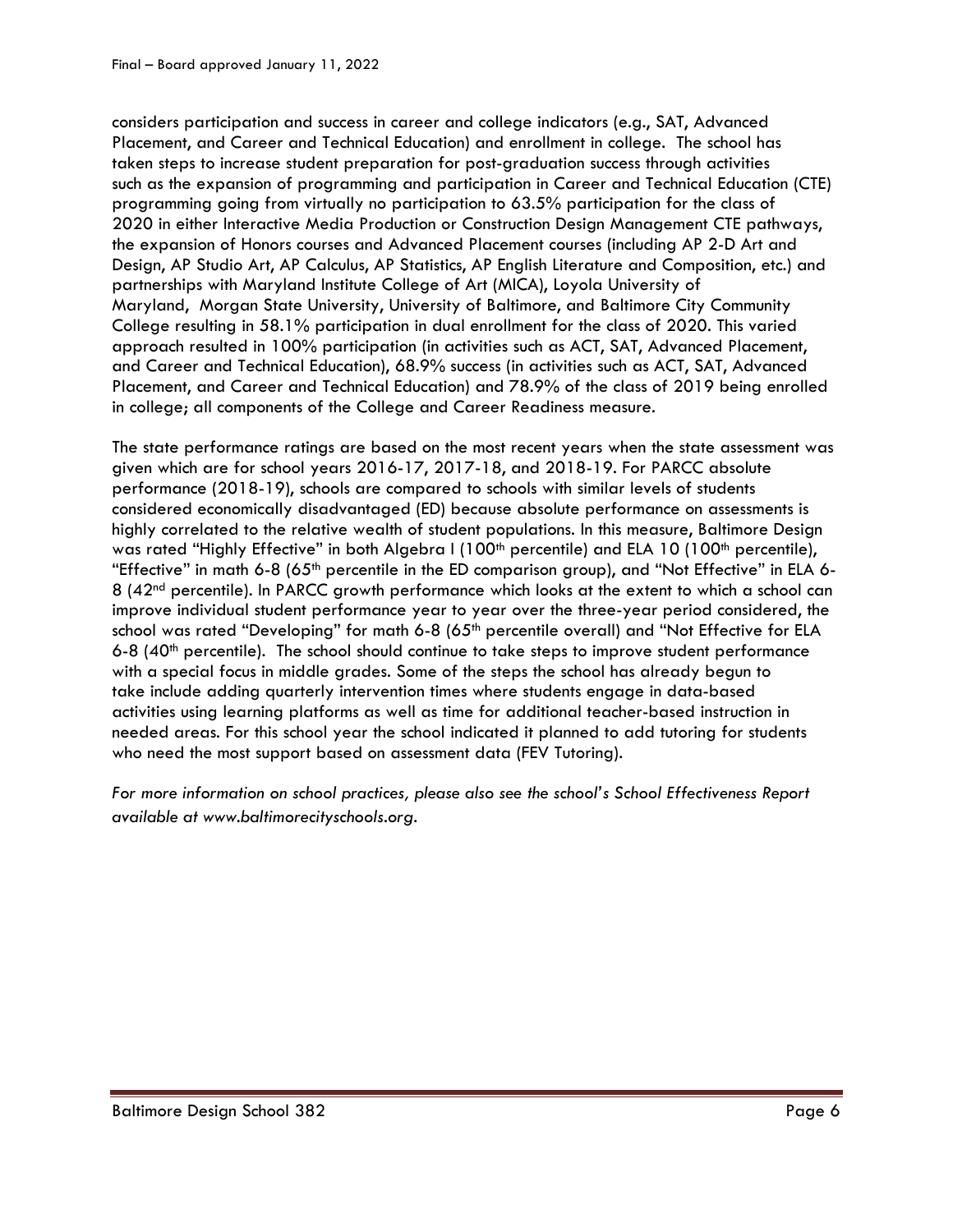### **Findings (Middle/High school rubric)**

*Category 1. Has the school followed sufficient financial management and governance practices? Has the school had challenges with meeting critical district, state or federal guidelines? Has the school delivered strong academic programming for students will disabilities that demonstrates a trajectory of growth? Has the school provided strategic leadership and governance?*

| <b>Sub-Category</b>                                                                    | <b>Renewal Metric</b>                                                                                                                                                                                                                                                                                                                                                                                                                                                                                                                                                         | <b>City Schools Rating</b> |
|----------------------------------------------------------------------------------------|-------------------------------------------------------------------------------------------------------------------------------------------------------------------------------------------------------------------------------------------------------------------------------------------------------------------------------------------------------------------------------------------------------------------------------------------------------------------------------------------------------------------------------------------------------------------------------|----------------------------|
| 1.1 Audit Content,<br><b>Internal Controls</b>                                         | The extent to which the school's Independent Auditor's<br>Reports offer unqualified opinions and no management<br>points in each of the years of the charter term. The extent<br>to which statements of cash flow and ratio of assets to<br>liabilities indicate that the operator has strong<br>performance on their short-term liquidity measure.                                                                                                                                                                                                                           | <b>Meets Expectations</b>  |
| 1.2 Effective<br><b>Programming for</b><br><b>Students with</b><br><b>Disabilities</b> | The extent to which the school has a demonstrated a<br>strong trajectory of growth, is aware of its data and<br>responsibilities to students with disabilities, does not have<br>any gaps or has decreased gaps in the data as it<br>relates to performance and climate metrics for students<br>with disabilities over time, and has effectively and<br>consistently implemented processes, interventions and<br>strategies to support student outcomes over the course of<br>the contract.                                                                                   | <b>Effective</b>           |
| 1.3 Operator<br>Capacity                                                               | The extent to which the school has operated effectively,<br>and the operator has consistently met all state, federal<br>reporting requirements critical District or federal<br>obligations and has not received any Notices of Concern<br>or Notices of Reprimand during the contract period.<br>(Evidence that may be considered includes compliance<br>with state or federal reporting requirements, budget<br>submissions and monitoring reports, quarterly reports,<br>and the relative number, frequency and severity of<br>Notices of Concern or Notices of Reprimand.) | <b>Effective</b>           |
| 1.4 Strategic<br>Leadership/<br>Governance                                             | School Effectiveness Review Score - Strategic Leadership                                                                                                                                                                                                                                                                                                                                                                                                                                                                                                                      | <b>Effective</b>           |
| There is no overall rating for this section as each metric is considered individually. |                                                                                                                                                                                                                                                                                                                                                                                                                                                                                                                                                                               |                            |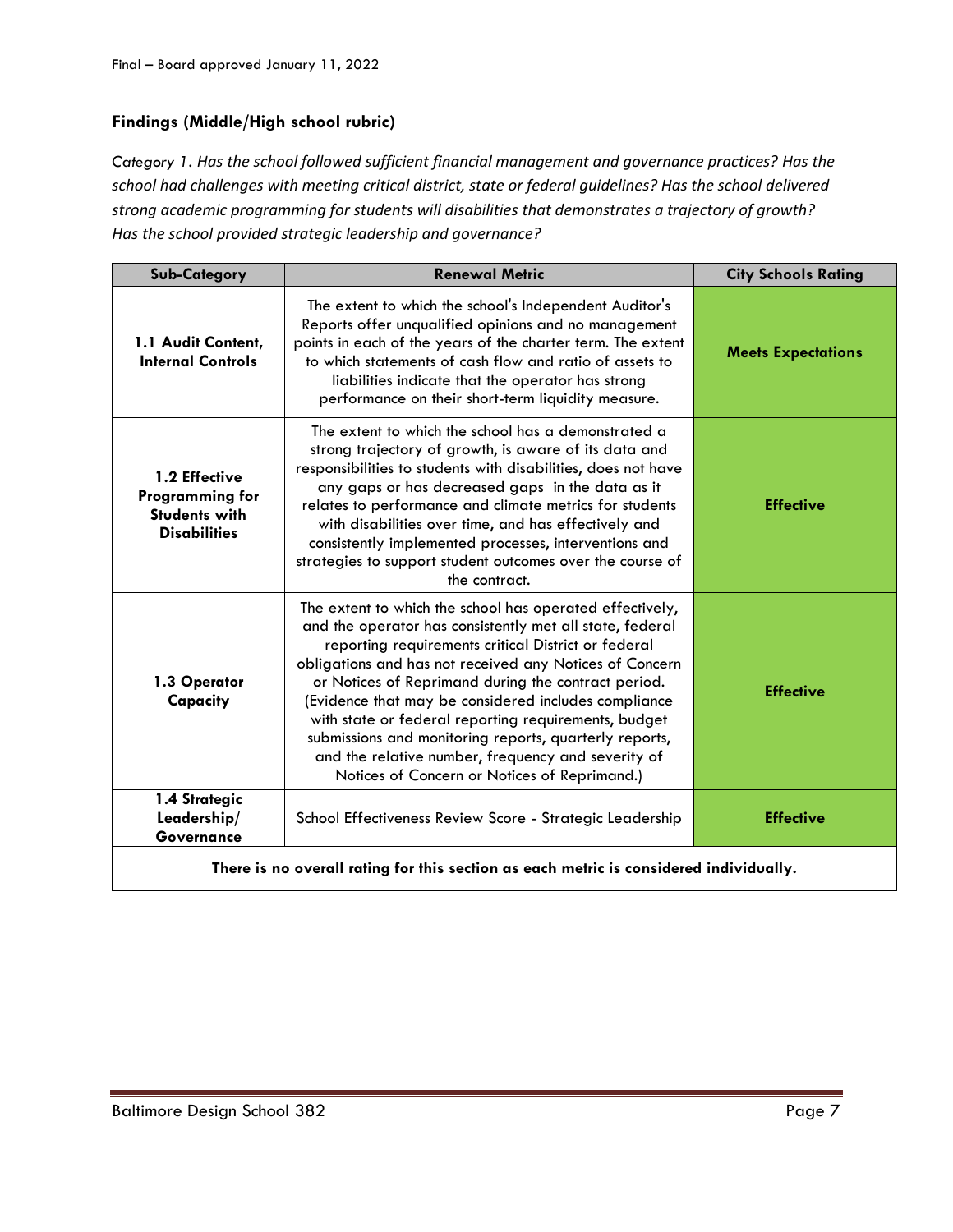| Category 2. Is the school an academic success? |  |  |  |  |  |  |
|------------------------------------------------|--|--|--|--|--|--|
|------------------------------------------------|--|--|--|--|--|--|

| <b>Sub-Category</b>                                                                   | <b>Renewal Metric</b>                                                                                                                                                                                                                                                                                                                                                                                                                                                                                                                                                            | <b>City Schools Rating</b> |
|---------------------------------------------------------------------------------------|----------------------------------------------------------------------------------------------------------------------------------------------------------------------------------------------------------------------------------------------------------------------------------------------------------------------------------------------------------------------------------------------------------------------------------------------------------------------------------------------------------------------------------------------------------------------------------|----------------------------|
| 2.1 Absolute Student<br>Achievement                                                   | Average Mean Scale Score PARCC ELA (grades 6-<br>8)                                                                                                                                                                                                                                                                                                                                                                                                                                                                                                                              | <b>Not Effective</b>       |
|                                                                                       | Average Mean Scale Score PARCC Math (grades<br>$6-8$                                                                                                                                                                                                                                                                                                                                                                                                                                                                                                                             | <b>Effective</b>           |
|                                                                                       | Average Mean Scale Score PARCC ELA 10                                                                                                                                                                                                                                                                                                                                                                                                                                                                                                                                            | <b>Highly Effective</b>    |
|                                                                                       | Average Mean Scale Score PARCC Algebra I                                                                                                                                                                                                                                                                                                                                                                                                                                                                                                                                         | <b>Highly Effective</b>    |
|                                                                                       | Trend in Average Mean Scale Score PARCC ELA<br>$(grades 6-8)$                                                                                                                                                                                                                                                                                                                                                                                                                                                                                                                    | <b>Highly Effective</b>    |
| <b>2.2 Student Achievement</b>                                                        | Trend in Average Mean Scale Score PARCC Math<br>(grades 6-8)                                                                                                                                                                                                                                                                                                                                                                                                                                                                                                                     | <b>Highly Effective</b>    |
| <b>Trend</b>                                                                          | Trend in Average Mean Scale Score PARCC ELA 10                                                                                                                                                                                                                                                                                                                                                                                                                                                                                                                                   | <b>Not Effective</b>       |
|                                                                                       | Trend in Average Mean Scale Score PARCC<br>Algebra I                                                                                                                                                                                                                                                                                                                                                                                                                                                                                                                             | <b>Not Effective</b>       |
| 2.3 Student Achievement<br>Growth                                                     | Growth in Average Mean Scale Score PARCC ELA<br>$(grades 6-8)$                                                                                                                                                                                                                                                                                                                                                                                                                                                                                                                   | <b>Not Effective</b>       |
|                                                                                       | Growth in Average Mean Scale Score PARCC Math<br>(grades 6-8)                                                                                                                                                                                                                                                                                                                                                                                                                                                                                                                    | <b>Developing</b>          |
| 2.4 College and Career<br><b>Readiness</b>                                            | Participation and Success in indicators of college<br>and career readiness; College Enrollment within 16<br>months of graduation                                                                                                                                                                                                                                                                                                                                                                                                                                                 | <b>Highly Effective</b>    |
| 2.5 Fidelity to<br><b>Charter/Application</b><br>Overall                              | The extent to which the school has fully implemented<br>the mission expressed in its charter application and<br>this mission is clear to all stakeholders. The extent<br>to which the school has delivered high quality<br>programming for all student subgroups. The extent<br>to which the school is gathering data to assess its<br>efficacy and has effectively addressed any<br>challenges evident in the data, particularly in the<br>areas of subgroup performance, enrollment, student<br>attendance, dropout rates, attrition and student<br>choice data/school demand. | <b>Effective</b>           |
| <b>2.6 Student Graduation</b><br><b>Rate: 4-Year Cohort</b><br><b>Graduation Rate</b> | Percent of diploma-track students who graduated<br>from City Schools with their freshman-year cohort,<br>averaged over school years 2018-2020                                                                                                                                                                                                                                                                                                                                                                                                                                    | <b>Highly Effective</b>    |
| <b>Academics Overall Rating</b>                                                       | <b>Effective</b>                                                                                                                                                                                                                                                                                                                                                                                                                                                                                                                                                                 |                            |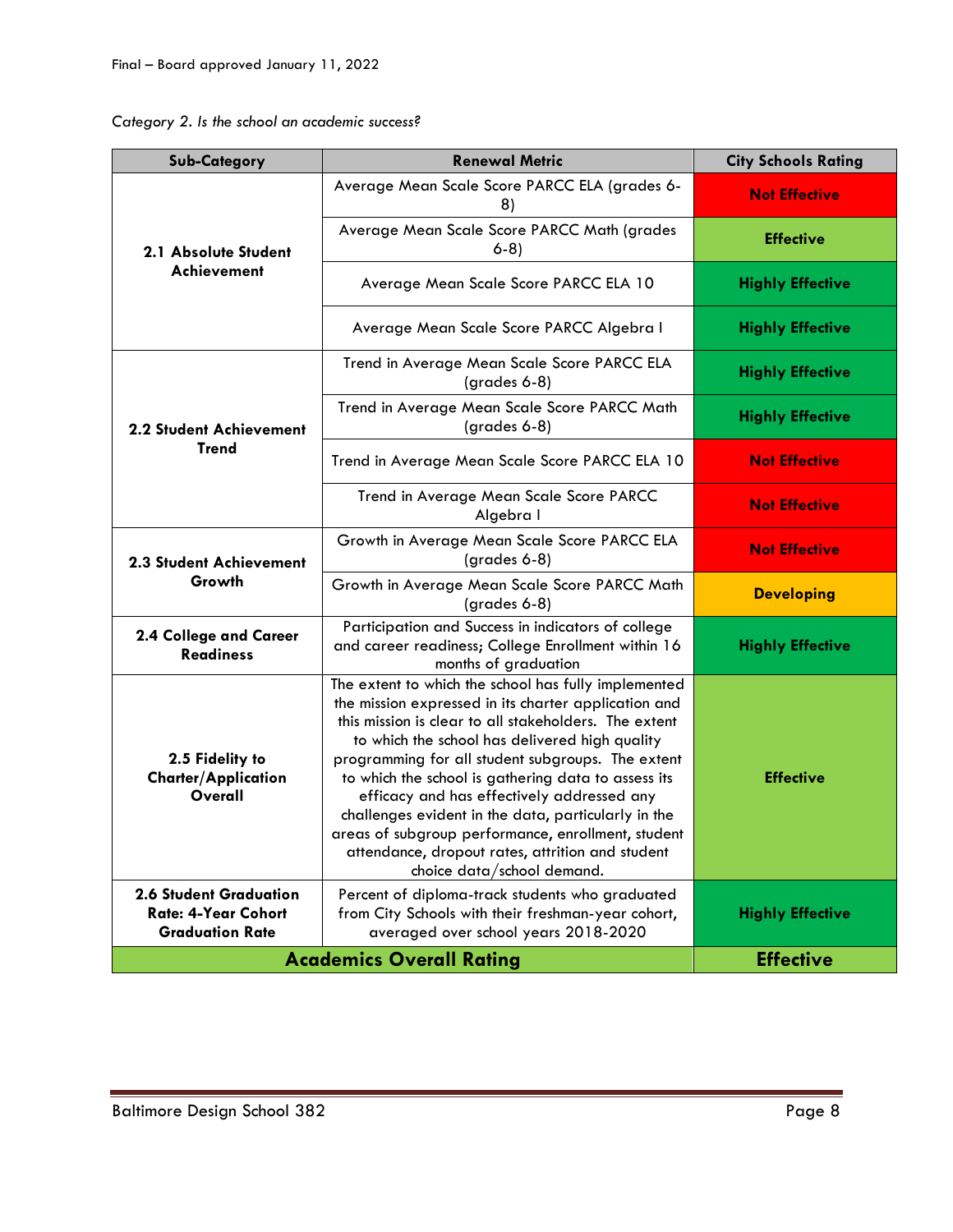#### *Category 3. Does the school have a strong climate3?*

As part of the modified renewal process for 2021-22, Domains 1-3 of the School Effectiveness Review (SER), which are considered in the Climate section of the renewal rubric, were modified and abbreviated. These domains did not receive overall ratings and are summarized below. For more information on the efficacy of school practice in these domains please see the full SER report available on the district website at [https://www.baltimorecityschools.org/r](https://www.baltimorecityschools.org/)enewal.

| Domain 1: Highly Effective Instruction |                                                                                          |                   |  |
|----------------------------------------|------------------------------------------------------------------------------------------|-------------------|--|
| <b>Domain</b>                          | <b>Description</b>                                                                       | Rating            |  |
| 1.1                                    | School leadership supports highly effective<br>instruction.                              | <b>Effective</b>  |  |
| 1.2                                    | Teachers use multiple data sources to adjust<br>practice.                                | <b>Not Rated</b>  |  |
| 1.3                                    | Teachers deliver highly effective instruction.                                           | <b>Developing</b> |  |
| 1.4                                    | Teachers establish a classroom environment in which<br>teaching, and learning can occur. | <b>Not rated</b>  |  |

| <b>Domain 2: Talented People</b> |                                                                                                                                   |                         |  |  |
|----------------------------------|-----------------------------------------------------------------------------------------------------------------------------------|-------------------------|--|--|
| Domain                           | <b>Description</b>                                                                                                                | Rating                  |  |  |
| 2.1                              | The school implements systems to select effective<br>teachers and staff whose skills and beliefs meet the<br>needs of the school. | <b>Not Rated</b>        |  |  |
| 2.2                              | The school develops teacher and staff capacity<br>through individualized support and professional<br>development.                 | <b>Highly Effective</b> |  |  |

#### **Domain 3: Vision and Engagement**

 $\overline{\phantom{a}}$